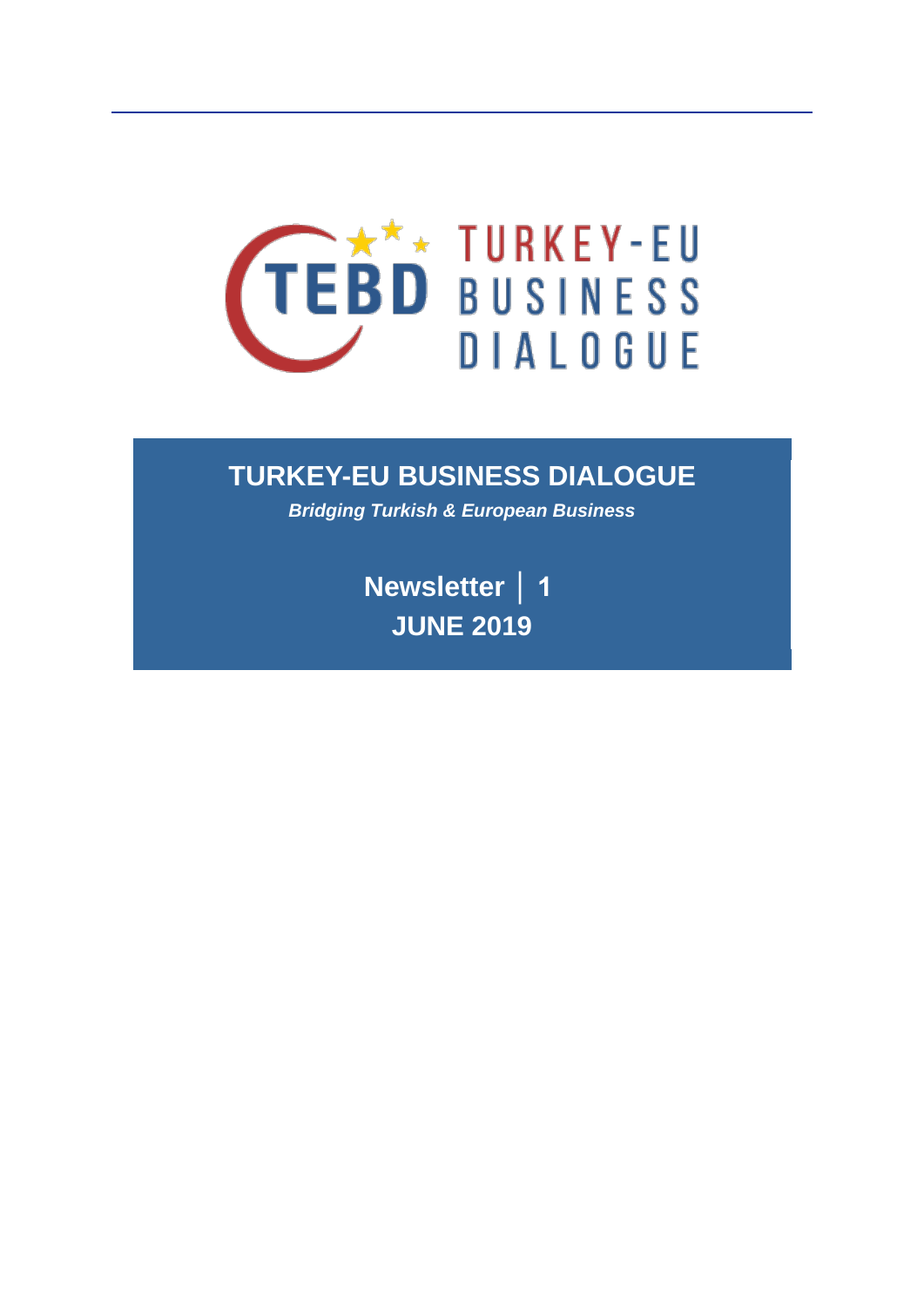

#### **UPCOMING ACTIVITIES**

# **EU ACQUIS AUDIT**

*From 17 to 22 June 2019* │ Ankara, Turkey

**The** *EU Acquis audit tool kit***, which was initiated under previous programmes (ETCF I & II), will be further developed and introduced to the Turkish Chamber Network. The TEBD Team, with the support of network experts, will develop a "diagnostic tool-kit", which are detailed checklists, translating relevant EU legislation into a series of questions for the companies. Such checklists will allow the companies to assess to what extent they comply with relevant EU legislation.**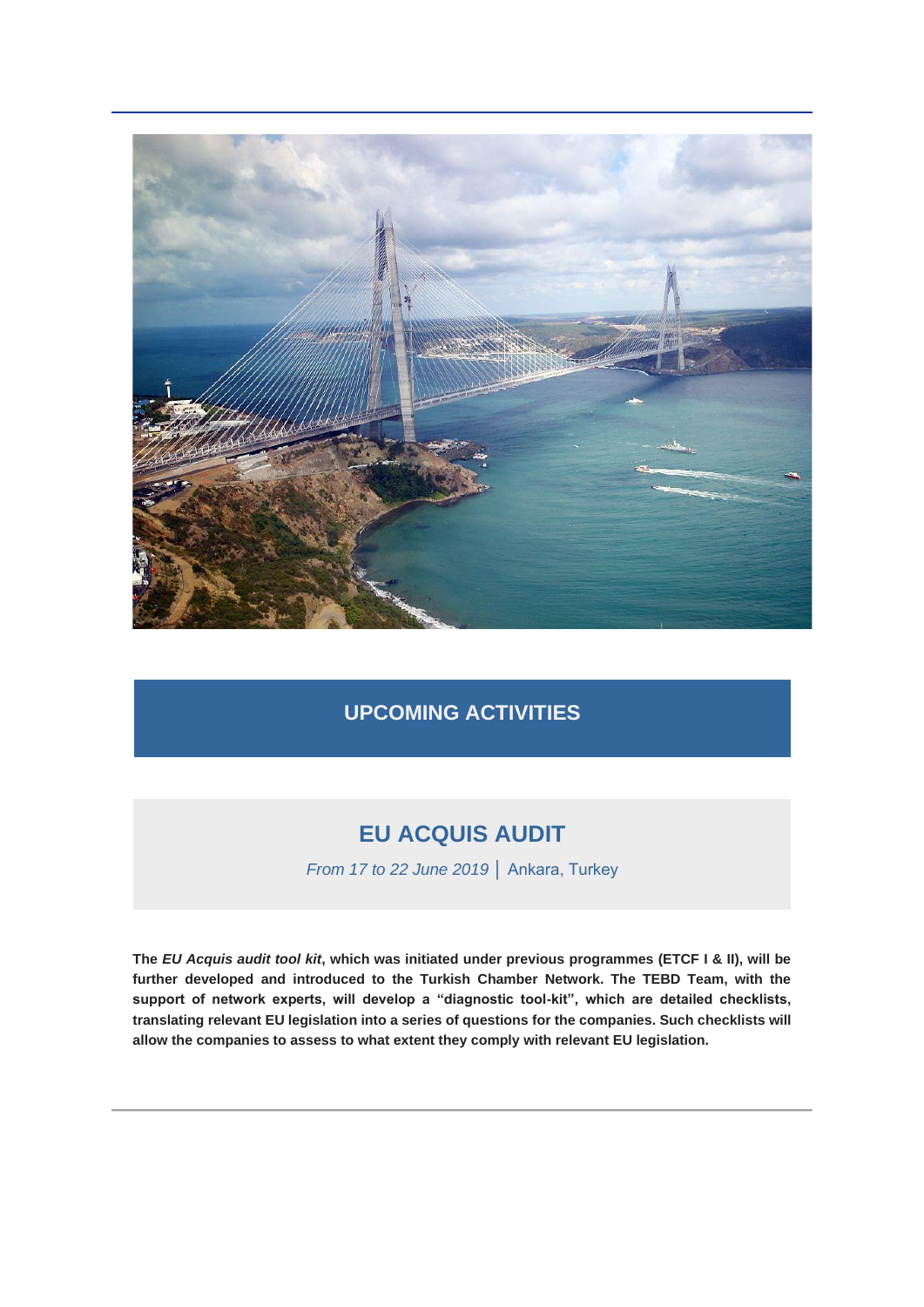#### **SME WORKSHOPS**

- **Beypazarı (Ankara), Turkey │** *11 June 2019* **TOPIC: Adaptation of Food Producers to the EU Standards**
- **Erzurum, Turkey │***17 June 2019 (tbc)* **TOPIC: Opportunities and Challenges of EU-Turkey Customs Union**
- **Antakya, Turkey │** *19 June 2019* **TOPIC: Challenges of the SMEs exporting to the EU countries**
- **Athens, Greece │** *25 June 2019* **TOPIC: EU-Turkey Bilateral Trade: Rules and requirements for trading with Turkey**
- **Kayseri, Turkey │** *26 June 2019* **TOPIC: Digitalization in Industry or EU Trade/Competition Rules**

### **STUDY VISIT TO THE EU #2**

*From 01 to 06 July 2019* │ Brussels, Belgium

**The** *TEBD Study Visit on EU Funding & Programmes* **will be organised for Turkish Chamber executives. The Study Visit will last four days and will take place in Brussels (Belgium). The overall objective of this Study Visit is to allow Turkish Chambers' representatives to obtain a better understanding on the funding opportunities offered by EU Programmes, and how Turkish Chambers and their enterprises can benefit from them. The Study Visit will include the participation in the Connecting European Chambers event, which will gather up to 100 European Chambers for a 1 day conference on EU programmes.**

#### **PREVIOUS ACTIVITIES**

### **SME WORKSHOP #9**

*10 May 2019* │ Ordu, Turkey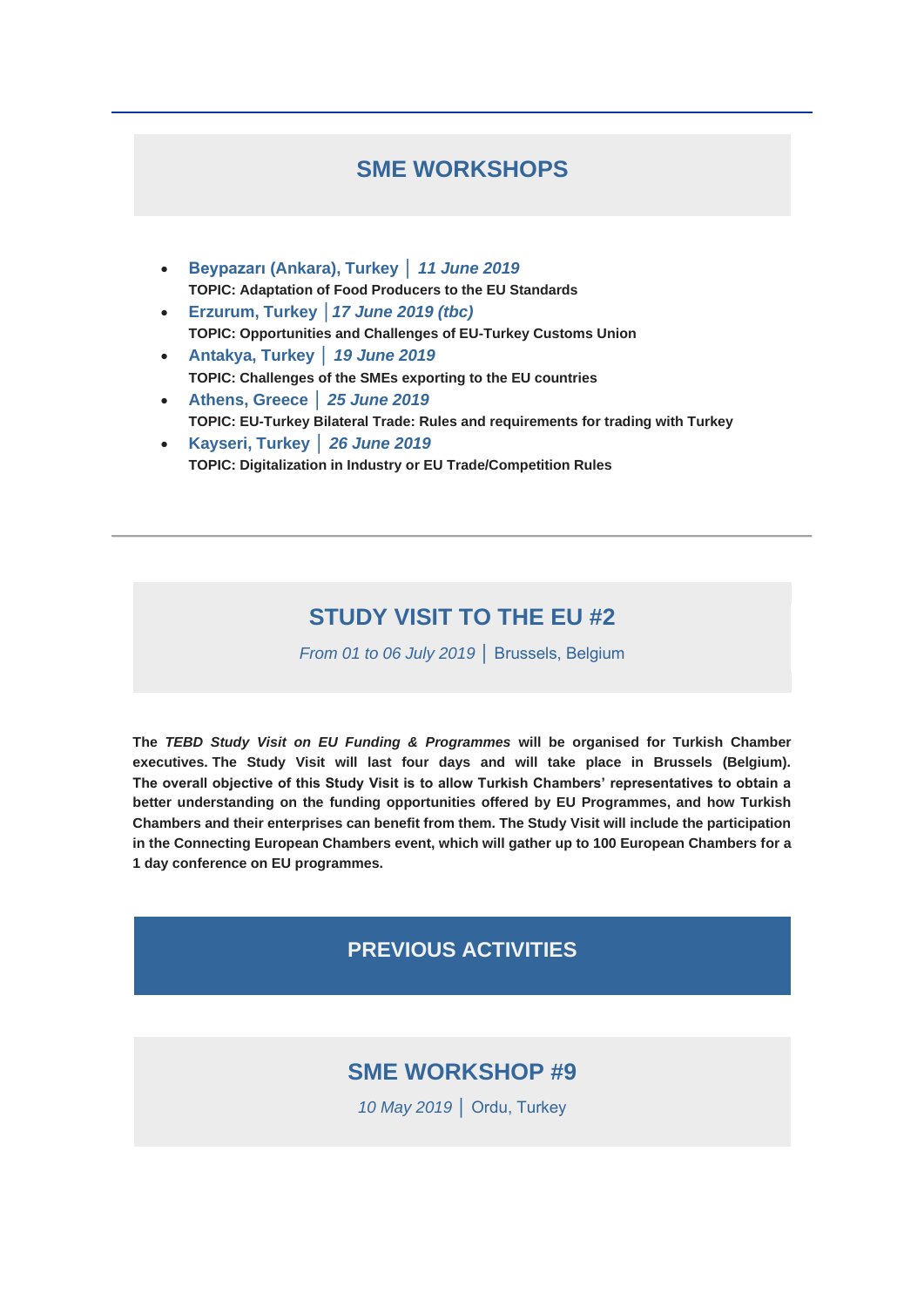**Civil society organizations, SMEs and public institutions gathered together for the SME workshop on "Clustering and University-Industry Collaboration" organized by the Commodity Exchange of Ordu under the frame of the TEBD Project, on 10 May 2019. Chairman of Ordu Commodity Exchange, Ziver Kahraman, Governor of Ordu, Seddar Yavuz, Mayor of Ordu, Mehmet Hilmi Güler, and the Mayor of Altinordu Municipality, Aşkın Tören, have also participated in the workshop.**



# **TEBD ACADEMY #1**

*From 23 to 27 April 2019* │ Bodrum, Turkey